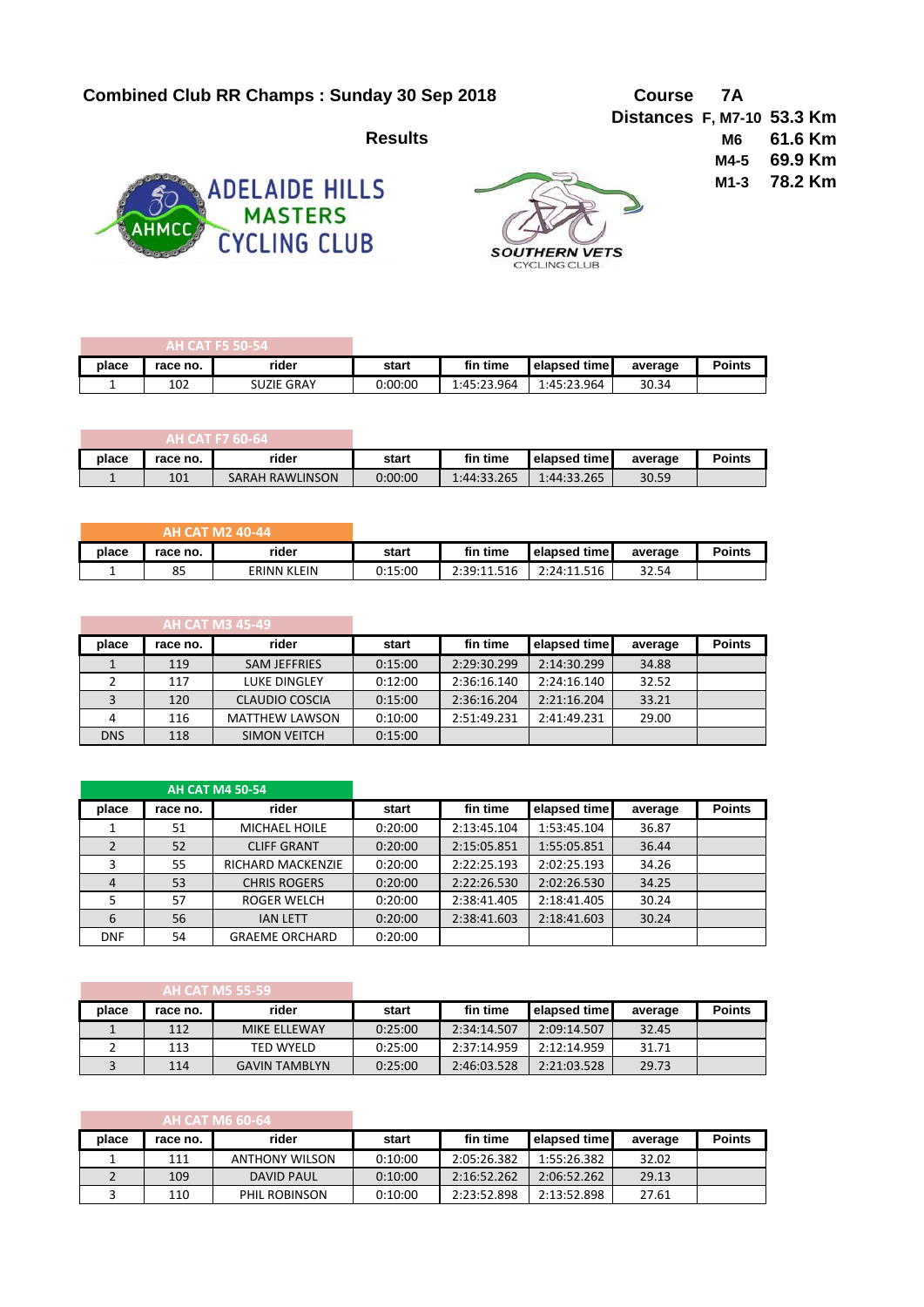| <b>AH CAT M7 65-69</b> ا |          |                     |         |             |              |         |               |
|--------------------------|----------|---------------------|---------|-------------|--------------|---------|---------------|
| place                    | race no. | rider               | start   | fin time    | elapsed time | average | <b>Points</b> |
|                          | 108      | <b>JOHN CRAFTER</b> | 0:05:00 | 1:53:13.219 | 1:48:13.219  | 29.55   |               |
|                          | 107      | JOHN ANTONIO        | 0:05:00 | 2:10:49.134 | 2:05:49.134  | 25.42   |               |

| AH CAT M8 70-74 |          |                        |         |             |              |         |               |
|-----------------|----------|------------------------|---------|-------------|--------------|---------|---------------|
| place           | race no. | rider                  | start   | fin time    | elapsed time | average | <b>Points</b> |
|                 | 105      | <b>GRAHAM PHILLIPS</b> | 0:05:00 | 2:01:16.192 | 1:56:16.192  | 27.50   |               |
|                 | 104      | <b>DAVID TICHY</b>     | 0:05:00 | 2:01:17.648 | 1:56:17.648  | 27.50   |               |
|                 | 106      | <b>FRED GUILHAUS</b>   | 0:05:00 | 2:01:17.956 | 1:56:17.956  | 27.50   |               |

| AH CAT M9 75-80 |          |                    |         |             |                     |         |               |
|-----------------|----------|--------------------|---------|-------------|---------------------|---------|---------------|
| place           | race no. | rider              | start   | fin time    | <b>elapsed time</b> | average | <b>Points</b> |
| -               | 103      | <b>DOUG ISSELL</b> | 0:05:00 | 2:01:19.431 | 1:56:19.431         | 27.49   |               |

**SD CAT F2 35-39**

| place | race no.  | rider                          | start   | fin time    | elapsed time | average | <b>Points</b> |
|-------|-----------|--------------------------------|---------|-------------|--------------|---------|---------------|
|       | 12F<br>ᅶᄼ | <b>CRICK</b><br>MICHEI<br>LLE. | 0:00:00 | 1:44:02.531 | 1:44:02.531  | 30.74   |               |

|       |          | <b>SD CAT F3 40-44</b> |         |             |                       |         |               |
|-------|----------|------------------------|---------|-------------|-----------------------|---------|---------------|
| place | race no. | rider                  | start   | fin time    | <b>I</b> elapsed time | average | <b>Points</b> |
| -     | 124      | <b>TANYA NOBLE</b>     | 0:00:00 | 1:44:32.953 | 1:44:32.953           | 30.59   |               |

**SD CAT F4 45-49**

| place | race no.  | rider                          | start   | fin time        | elapsed time     | average | <b>Points</b> |
|-------|-----------|--------------------------------|---------|-----------------|------------------|---------|---------------|
|       | າາາ<br>ᆂᄼ | <b>BAILEY</b><br><b>MICHEI</b> | 0:00:00 | '.785<br>1.43.5 | '.785<br>1:43:57 | 30.76   |               |

|       |           | <b>SD CAT F5 50-54</b> |         |             |                     |         |               |
|-------|-----------|------------------------|---------|-------------|---------------------|---------|---------------|
| place | race no.  | rider                  | start   | fin time    | <b>elapsed time</b> | average | <b>Points</b> |
|       | 122<br>ᅭᆇ | <b>TINA HYDE</b>       | 0:00:00 | 2:08:31.488 | 2:08:31.488         | 24.88   |               |

## **SD CAT F6 55-59**

| place | race no.   | rider                 | start   | fin time | elapsed time | average | Points |
|-------|------------|-----------------------|---------|----------|--------------|---------|--------|
|       | 121<br>ᆂᄼᅩ | <b>LOUISE BEAZLEY</b> | 0:00:00 |          | フフロ          | 23.29   |        |

|       |          | <b>SD CAT M2 40-44</b> |         |             |              |         |               |
|-------|----------|------------------------|---------|-------------|--------------|---------|---------------|
| place | race no. | rider                  | start   | fin time    | elapsed time | average | <b>Points</b> |
|       | 72       | CRAIG INGRAM           | 0:15:00 | 2:25:50.166 | 2:10:50.166  | 35.86   |               |
|       | 71       | DAVID WHITE            | 0:15:00 | 2:36:15.984 | 2:21:15.984  | 33.21   |               |
|       | 73       | NILS WATERMANN         | 0:15:00 | 2:39:09.401 | 2:24:09.401  | 32.55   |               |
| 4     | 70       | <b>MARCUS HOFER</b>    | 0:15:00 | 2:58:01.762 | 2:43:01.762  | 28.78   |               |

|       |          | <b>SD CAT M3 45-49</b> |         |             |              |         |               |
|-------|----------|------------------------|---------|-------------|--------------|---------|---------------|
| place | race no. | rider                  | start   | fin time    | elapsed time | average | <b>Points</b> |
|       | 22       | <b>MATHEW BRUMFITT</b> | 0:15:00 | 2:29:21.548 | 2:14:21.548  | 34.92   |               |
|       | 21       | DAVE DOBSON            | 0:15:00 | 2:29:28.218 | 2:14:28.218  | 34.89   |               |
|       | 24       | <b>IAN ROUTLEDGE</b>   | 0:15:00 | 2:36:20.390 | 2:21:20.390  | 33.20   |               |
| 4     | 23       | <b>TODD HOWES</b>      | 0:15:00 | 3:02:01.257 | 2:47:01.257  | 28.09   |               |

**SD CAT M4 50-54**